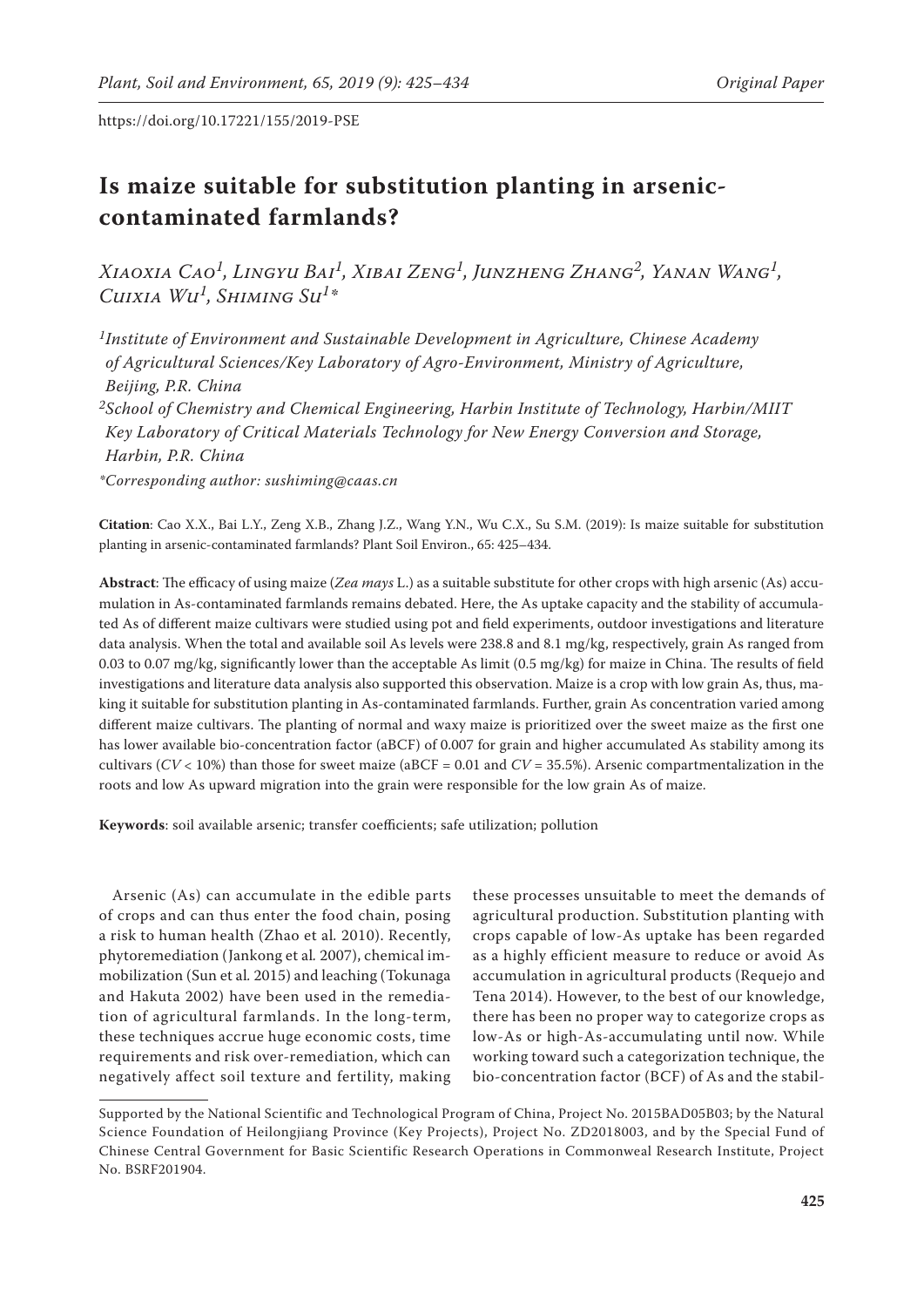ity of As accumulated among crop types or cultivars should be considered as factors of significant priority.

Maize (*Zea mays* L.) is the most cultivated economic cereal in the world and constitutes a staple food for humans in most developing countries of Latin America, Africa, and Asia (Rosas-Castor et al*.* 2014a). Previous studies have shown concerns about the risks of As accumulation in maize (Gulz et al*.* 2005, Liu et al*.* 2012, Zhao et al*.* 2018). Maize has a lower BCF for soil As compared to rice and leafy vegetables (Xiao et al. 2009). However, comparisons between the abilities of different maize cultivars to accumulate As and studies of the stability of accumulated As among different cultivars are rare. Furthermore, it is still debatable whether maize is a suitable substitute for other crops with high As accumulation when planting in As-contaminated farmlands. For example, Ding et al. (2011) found that maize showed low As accumulation in its grain and was suitable for growing in As-contaminated soils. Fu et al. (2016) also reported that the As concentration in maize grains was far below the national food safety standard for maize in China, and the As exposure risk to humans could be reduced by choosing maize as a substitute in As-contaminated farmlands. However, Ruiz et al. (2017) considered that maize had high bioaccumulation and high exposure risks to As in high-As soils. Queirolo et al. (2000) also considered that the grain As concentration of some maize cultivars exceeded the safe limit and could pose potential threats to human health. Some chemical inactivators are recommended to be applied to As-contaminated farmlands to reduce As uptake by maize (Requejo and Tena 2012).

In this study, pot and field experiments, outdoor investigations, and analysis of literature data were conducted to reveal the As accumulation ability of maize and the accumulated As stability among maize cultivars. The objectives were as follows: (I) to identify the differences in grain As accumulation among maize cultivars under different soil As levels; (II) to assess the overall situation regarding As accumulation in maize grain around the world; and (III) to understand the reason for the low grain As accumulation in maize. This will help safely utilize As-contaminated farmlands via substitution planting with maize in the future.

# **MATERIAL AND METHODS**

**Pot experiment: Grain As in maize grown in soils with different As concentration**. A pot experiment was conducted in order to better understand the accumulation response of grain As to soil As. Three As-contaminated soils with total As of 55.8 (soil 1), 146.8 (soil 2) and 238.8 mg/kg (soil 3) were collected from the farmlands surrounding the Shimen realgar mining area, Hunan province, China. According to the Soil Environmental Quality: risk control standard for soil contamination of agricultural land released in China (GB 15618-2018), the As concentration in soil 1 and 2 was 1.4 and 3.7 times higher than the risk screening value of soil As (40 mg/kg, 5.5 < soil  $pH \leq 6.5$ ), respectively. The As concentration in soil 3 was 1.6 times higher than the risk intervention value of soil As  $(150 \text{ mg/kg}, 5.5 < \text{soil pH } 6.5)$ . The physico-chemical properties of these soils are presented in Table 1.

Six maize cultivars were planted in each experimental soil with four replicates for each cultivar. Plastic pots with an inner diameter of 30 cm and a height of 35 cm were loaded with 20 kg As-contaminated soils passed through a  $2$  mm sieve. The base fertilizers  $NH_4Cl$  (200 mg N/kg dry soil),  $KH_{2}PO_{4}$  (52 mg P/kg dry soil) and KCl (166 mg K/kg dry soil) were applied before planting. Six seeds were planted and only one seedling in each pot was left to grow. The soil moisture was controlled at 70% field capacity during the experiment. Soil available As and grain As were analysed after cultivation for 104 days post sowing.

Table 1. Physicochemical properties of the experimental soils

| Item                     | Unit            | Soil 1 | Soil 3 |       |  |
|--------------------------|-----------------|--------|--------|-------|--|
| Total N                  |                 | 1.46   | 2.01   | 1.16  |  |
| Total P                  |                 | 1.12   | 0.88   | 1.23  |  |
| Total K                  | (g/kg)          | 13.2   | 21.3   | 19.3  |  |
| Organic carbon           |                 | 7.31   | 10.90  | 12.88 |  |
| Total As                 |                 | 55.8   | 146.8  | 238.8 |  |
| Available As             |                 | 1.2    | 2.8    | 8.1   |  |
| Available Fe             | (mg/kg)         | 75.3   | 122.5  | 105.7 |  |
| Available Mn             |                 | 59.8   | 80.3   | 77.2  |  |
| Available Al             | (g/kg)          | 1.50   | 3.01   | 2.88  |  |
| pН                       |                 | 5.92   | 6.12   | 5.65  |  |
| <b>CEC</b>               | $(cmol_{1}/kg)$ | 10.3   | 11.7   | 12.0  |  |
| Sand $(2-0.05$ mm)       |                 | 37.61  | 32.47  |       |  |
| $Silt (0.05 - 0.002 mm)$ | (% )            | 38.32  | 41.32  | 40.74 |  |
| Clay $(< 0.002$ mm)      |                 | 24.07  | 26.21  | 23.58 |  |

CEC – cation-exchange capacity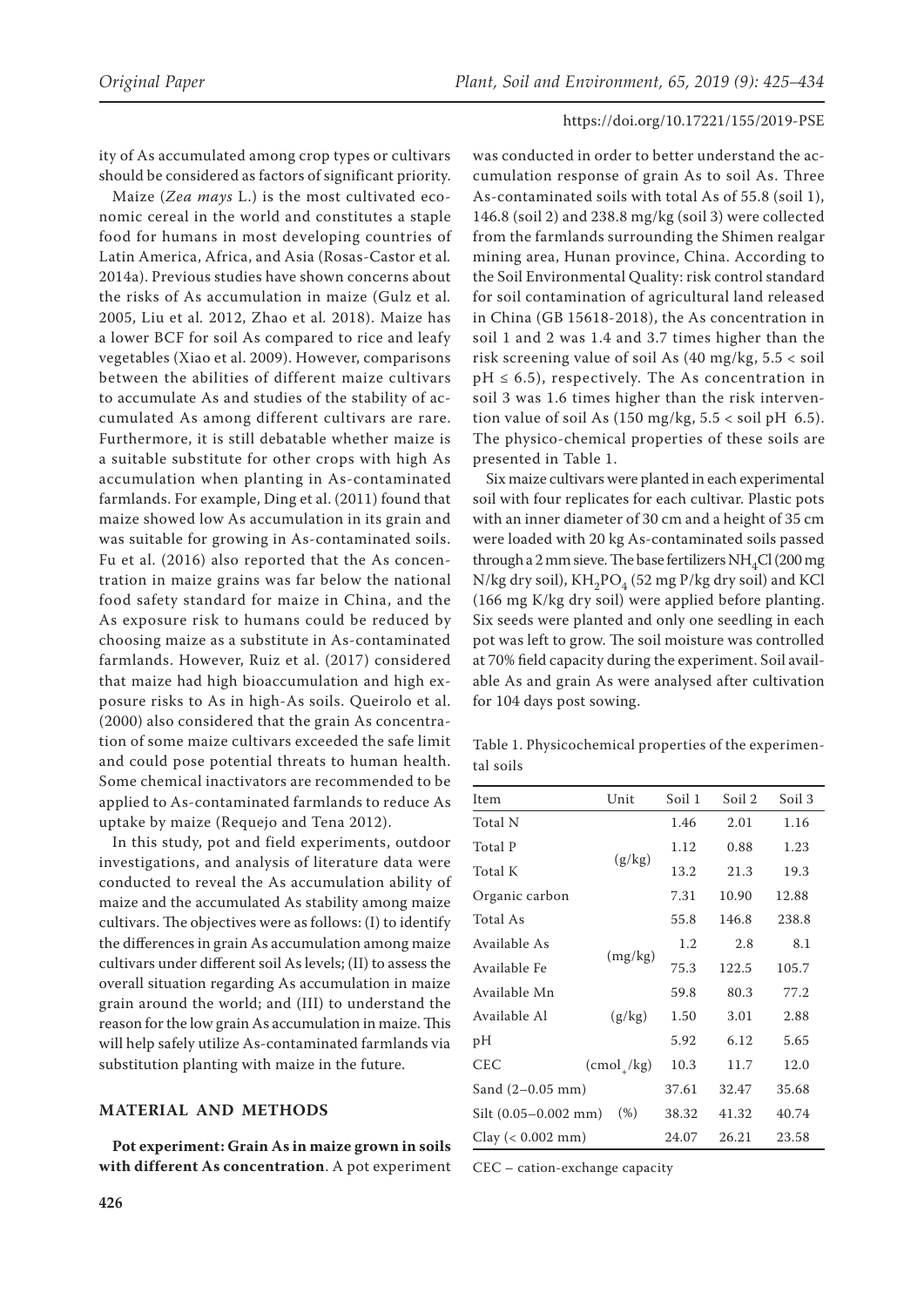**Field experiment: Grain As concentration and the stability of accumulated As among cultivars**. A field experiment was conducted in the Shimen realgar mining area, Hunan province of China, in order to further understand As accumulation in maize and the stability of accumulated As among cultivars. Soil total As and available As concentration was 245.4 (1.6 times higher than the As risk intervention value of 150 mg/kg,

 $5.5 <$  soil pH  $\leq 6.5$ ) and 8.6 mg/kg, respectively, soil pH was 5.7 and soil organic matter concentration was 24.7 g/kg. Three maize types including 18 cultivars (5 normal maize, 5 sweet maize, and 8 waxy maize) were planted (Table 2). Each plot area measured  $5 \times 4$  m<sup>2</sup>. There were three replicates for each cultivar and the plots were completely randomized. Two outer rows of maize plants around each plot

Table 2. Arsenic (As) concentrations in different parts of the 18 maize cultivars and the As transfer coefficients among different maize parts.

| Maize<br>type   | Maize<br>cultivar | Grain<br>As          | Shoot<br>As          | Root<br>As            | As                     | Soil total Soil avail-<br>able As | Grain/               | Shoot/<br>root       | Root/<br>soil As     | Grain/<br>root       |
|-----------------|-------------------|----------------------|----------------------|-----------------------|------------------------|-----------------------------------|----------------------|----------------------|----------------------|----------------------|
|                 |                   |                      |                      | (mg/kg)               |                        |                                   | shoot                |                      |                      |                      |
| Normal<br>maize | CY1               | $0.052 \pm$<br>0.002 | 1.742<br>$\pm$ 0.126 | 22.096<br>± 2.426     | 241.067<br>± 2.329     | 7.870<br>± 0.111                  | 0.031<br>± 0.003     | 0.081<br>± 0.010     | 2.803<br>± 0.286     | 0.002<br>± 0.000     |
|                 | ZY999             | $0.054 \pm$<br>0.003 | 3.005<br>± 0.639     | 22.702<br>± 3.354     | 230.210<br>$\pm$ 0.906 | 8.280<br>± 0.197                  | 0.021<br>± 0.007     | 0.140<br>$\pm$ 0.041 | 2.738<br>± 0.394     | 0.002<br>± 0.000     |
|                 | BDY6              | $0.055 \pm$<br>0.000 | 3.485<br>$\pm$ 0.591 | 25.095<br>$\pm$ 0.544 | 237.987<br>$\pm$ 1.663 | 7.860<br>± 0.322                  | 0.017<br>$\pm$ 0.003 | 0.140<br>$\pm$ 0.026 | 3.199<br>$\pm$ 0.084 | 0.002<br>$\pm$ 0.000 |
|                 | <b>JS888</b>      | 0.053<br>$\pm$ 0.006 | 1.689<br>$\pm$ 0.331 | 23.989<br>$\pm$ 3.353 | 232.160<br>$\pm$ 4.388 | 8.357<br>± 0.394                  | 0.037<br>$\pm$ 0.013 | 0.076<br>$\pm$ 0.024 | 2.851<br>$\pm$ 0.314 | 0.002<br>$\pm$ 0.000 |
|                 | JY506             | 0.053<br>± 0.003     | 2.112<br>$\pm$ 0.223 | 21.059<br>± 4.509     | 238.327<br>$\pm$ 4.376 | 8.080<br>± 0.231                  | 0.026<br>± 0.004     | 0.106<br>$\pm$ 0.015 | 2.617<br>$\pm$ 0.565 | 0.003<br>± 0.001     |
| Sweet<br>maize  | <b>LSCR</b>       | 0.055<br>± 0.003     | 1.888<br>± 0.074     | 22.745<br>± 0.335     | 236.583<br>$\pm$ 1.155 | 7.680<br>± 0.361                  | 0.029<br>± 0.001     | 0.083<br>± 0.004     | 2.974<br>± 0.140     | 0.002<br>± 0.000     |
|                 | XW                | 0.152<br>± 0.003     | 2.182<br>± 0.394     | 22.133<br>± 2.137     | 236.347<br>± 4.031     | 7.650<br>± 0.200                  | 0.075<br>± 0.016     | 0.097<br>± 0.011     | 2.883<br>± 0.202     | 0.007<br>± 0.001     |
|                 | SSMY              | 0.119<br>$\pm$ 0.006 | 0.946<br>$\pm$ 0.220 | 11.880<br>$\pm$ 0.706 | 235.433<br>$\pm$ 3.147 | 7.787<br>± 0.237                  | 0.144<br>$\pm$ 0.041 | 0.082<br>$\pm$ 0.023 | 1.527<br>± 0.086     | 0.010<br>± 0.000     |
|                 | TY4               | 0.115<br>$\pm$ 0.003 | 2.023<br>$\pm$ 0.356 | 18.900<br>± 4.099     | 236.800<br>$\pm$ 3.577 | 8.047<br>± 0.346                  | 0.062<br>$\pm$ 0.013 | 0.123<br>$\pm$ 0.038 | 2.392<br>$\pm$ 0.615 | 0.007<br>$\pm$ 0.001 |
|                 | $\rm DMZ$         | 0.081<br>± 0.009     | 1.987<br>$\pm$ 0.120 | 12.685<br>± 0.114     | 230.563<br>± 1.469     | 7.577<br>± 0.179                  | 0.041<br>± 0.004     | 0.156<br>± 0.008     | 1.675<br>± 0.026     | 0.006<br>$\pm$ 0.001 |
| Waxy<br>maize   | ZN <sub>2</sub>   | 0.058<br>$\pm$ 0.007 | 2.077<br>$\pm$ 0.585 | 16.763<br>$\pm$ 2.721 | 232.677<br>$\pm$ 4.017 | 8.080<br>± 0.183                  | 0.032<br>$\pm$ 0.008 | 0.120<br>$\pm$ 0.014 | 2.092<br>$\pm$ 0.391 | 0.004<br>$\pm$ 0.001 |
|                 | JN628             | 0.049<br>$\pm$ 0.003 | 2.293<br>$\pm$ 0.579 | 18.582<br>$\pm$ 0.407 | 232.873<br>$\pm$ 3.893 | 7.820<br>± 0.350                  | 0.026<br>± 0.008     | 0.124<br>± 0.046     | 2.382<br>± 0.067     | 0.003<br>± 0.000     |
|                 | N2000             | 0.049<br>$\pm$ 0.003 | 1.557<br>± 0.409     | 20.469<br>± 0.714     | 241.147<br>± 1.268     | 8.233<br>± 0.162                  | 0.035<br>± 0.007     | 0.076<br>$\pm$ 0.018 | 2.487<br>± 0.091     | 0.002<br>± 0.000     |
|                 | <b>ZHCN2008</b>   | 0.063<br>$\pm$ 0.002 | 1.968<br>$\pm$ 0.265 | 19.158<br>± 2.511     | 235.273<br>$\pm$ 2.867 | 8.340<br>± 0.162                  | 0.033<br>$\pm$ 0.003 | 0.103<br>$\pm$ 0.007 | 2.293<br>$\pm$ 0.286 | 0.003<br>± 0.000     |
|                 | ZKHXN23           | 0.063<br>$\pm$ 0.005 | 2.108<br>$\pm$ 0.537 | 18.637<br>$\pm$ 3.803 | 237.887<br>± 4.290     | 8.197<br>± 0.156                  | 0.034<br>± 0.008     | 0.124<br>$\pm$ 0.046 | 2.276<br>$\pm$ 0.470 | 0.004<br>$\pm$ 0.000 |
|                 | ZCTN8             | 0.052<br>± 0.006     | 1.122<br>$\pm$ 0.302 | 19.981<br>± 0.493     | 232.410<br>± 3.067     | 8.540<br>± 0.150                  | 0.051<br>± 0.011     | 0.056<br>± 0.014     | 2.342<br>± 0.082     | 0.003<br>± 0.000     |
|                 | ZN818             | 0.061<br>$\pm$ 0.005 | 1.801<br>$\pm$ 0.038 | 18.024<br>± 3.799     | 238.010<br>$\pm$ 4.298 | 8.437<br>± 0.124                  | 0.034<br>± 0.003     | 0.112<br>$\pm$ 0.029 | 2.124<br>± 0.421     | 0.004<br>± 0.001     |
|                 | <b>CJHN</b>       | 0.057<br>± 0.006     | 0.971<br>± 0.303     | 14.523<br>± 2.517     | 231.863<br>± 5.888     | 8.467<br>± 0.264                  | 0.078<br>± 0.033     | 0.077<br>± 0.029     | 1.701<br>± 0.241     | 0.004<br>± 0.001     |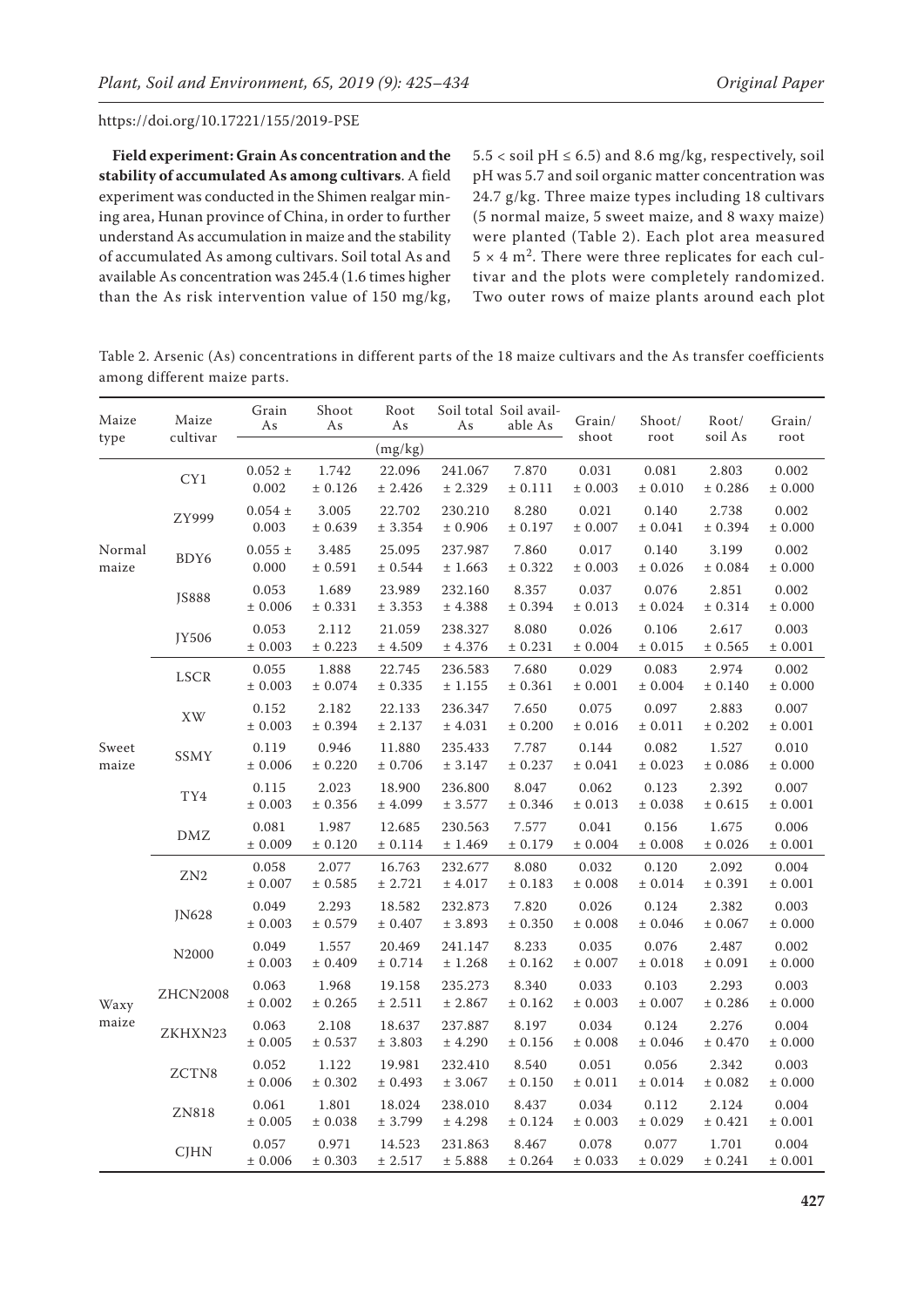were used as protection to eliminate marginal effects and prevent cross pollination. Planting density and field management followed the local customs of maize production. Fertilizers were applied with 11 000 kg/ha organic fertilizer, 190 kg N/ha, 31 kg P/ha and 66 kg K/ha, respectively.

After cultivation for 125 days, five maize strains were randomly chosen from each plot. Subsequently, the roots, shoots and grains were separately sampled and then the same maize tissues were mixed. Simultaneously, five soil samples were collected from the root zones of the sampled maize and then mixed thoroughly. Soil total and available As, as well as plant As were analysed. The available bio-concentration factor (aBCF) was calculated as the ratio of grain As to soil available As (Yang et al*.* 2016).

**Outdoor investigation of As accumulation in maize grain**. The outdoor investigation was conducted in the Shimen realgar mine area in order to further assess As accumulation in maize. The local farmland soil is a red soil derived from Quaternary red clay. Due to the smelting and the unreasonable disposal of realgar slag, the surrounding farmland soil was contaminated with As (Wu et al. 2017). Based on their soil As distribution characteristics, the 54 maize fields surrounding the Shimen realgar mine were selected. Five strains of maize grain samples were collected from each sampling point and correspondingly, five soil samples from the root zones of the sampled maize were collected. The As concentration of grain and soil available As was analysed.

**Literature analysis of worldwide grain As data**. In order to further understand As accumulation in maize grain cultivation worldwide, 34 available reports from the literature concerning grain As were collected. These publications were chosen based on whether they reported the data of maize grain As from pot or field experiments.

**Sample analysis**. Maize samples were digested using by  $HNO<sub>3</sub>$  and  $H<sub>2</sub>O<sub>2</sub>$  (v:v = 3:1) (Mallick et al. 2011). Soil available As was extracted using  $0.5$  mol/L NaHCO<sub>2</sub> (NaHCO<sub>3</sub> and soil, v:v = 2.5:1) (Woolson et al. 1971). Soil total As was digested using the mixed acid method  $(HNO<sub>3</sub>, HClO<sub>4</sub>, and HF; v:v:v = 5:1:2)$  (Wang et al. 2015). Arsenic concentration was determined via hydride generation using an atomic fluorescence spectrometer (HG-AFS, AFS-9120, Titan Instruments, Beijing, China). The certified reference materials GBW07429 (21.7 mg/kg) for soil and GBW10012 (Corn flour, 0.028 mg/kg) for plants (Institute of Geophysical and Geochemical Exploration, Chinese Academy of Geological Sciences), were used as the quality control during As analysis and their recovery rates were 92.7% and 95.3%, respectively.

**Statistical analyses**. The data were analysed using the SPSS 22.0 (IBM Corporation, Armonk, USA), Excel 2016 (Microsoft Corporation, Redmond, USA) and Origin 9.0 (OriginLab Corporation, Northampton, USA). A one-way ANOVA was conducted using the data from all treatments by least significant difference (*LSD*). Significance was identified when *P* < 0.05. The data are expressed as means ± standard errors (SE).



Figure 1. The grain arsenic (As) concentrations of maize grown on soils with different As concentrations. The different lowercase letters indicate significant differences (*P* < 0.05) for grain As concentrations among different soils. The different points correspond to individual maize plants and have no gradation along the *x*-axis except for the 3 differ-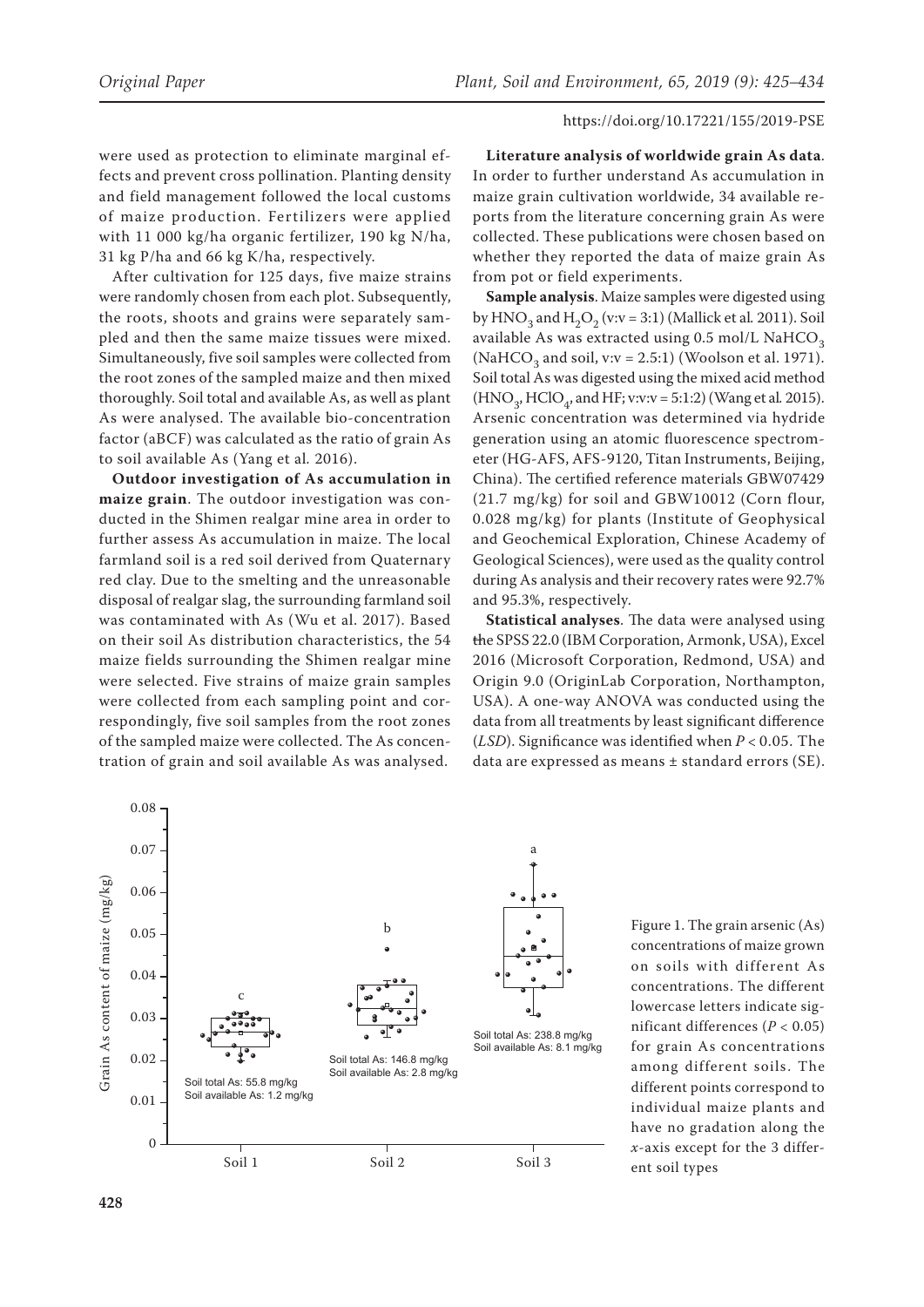# **RESULTS**

**The grain As of maize grown in soils with different As concentrations**. Significant differences were observed in maize grain As concentration between plants grown in soils with different As concentrations (Figure 1). When the soil total As concentration was 55.8, 146.8, and 238.8 mg/kg, soil available As was 1.2, 2.8 and 8.1 mg/kg, respectively, and grain As concentration was 0.02–0.03, 0.03–0.05 and 0.03–0.07 mg/kg, respectively. Generally, grain As concentration was significantly lower than the safe limit for maize in China (0.50 mg/kg), even though

soil As concentration was 1.6 times higher than the risk intervention value (150 mg/kg).

**Grain As concentration and the stability of accumulated As among maize cultivars**. Significant differences in grain As among the different maize cultivars were observed (Figure 2a, Table 2). The grain As concentration of all maize cultivars was significantly lower than the acceptable limit in China (0.50 mg/kg). The grain As concentration of the 18 maize cultivars ranged from 0.05 (waxy maize, cvs. JN628 and N2000, normal maize cv. BDY6) to 0.15 mg/kg (sweet maize cv. XW) (Table 2). Sweet maize showed the strongest ability to accumulate As



Figure 2. (a) The grain arsenic (As) concentrations and (b) the available bio-concentration factor (BCF) of As for the normal, sweet and waxy maize of 18 total cultivars. The different lowercase letters indicate significant differences ( $P < 0.05$ ) among the normal, sweet, and waxy maize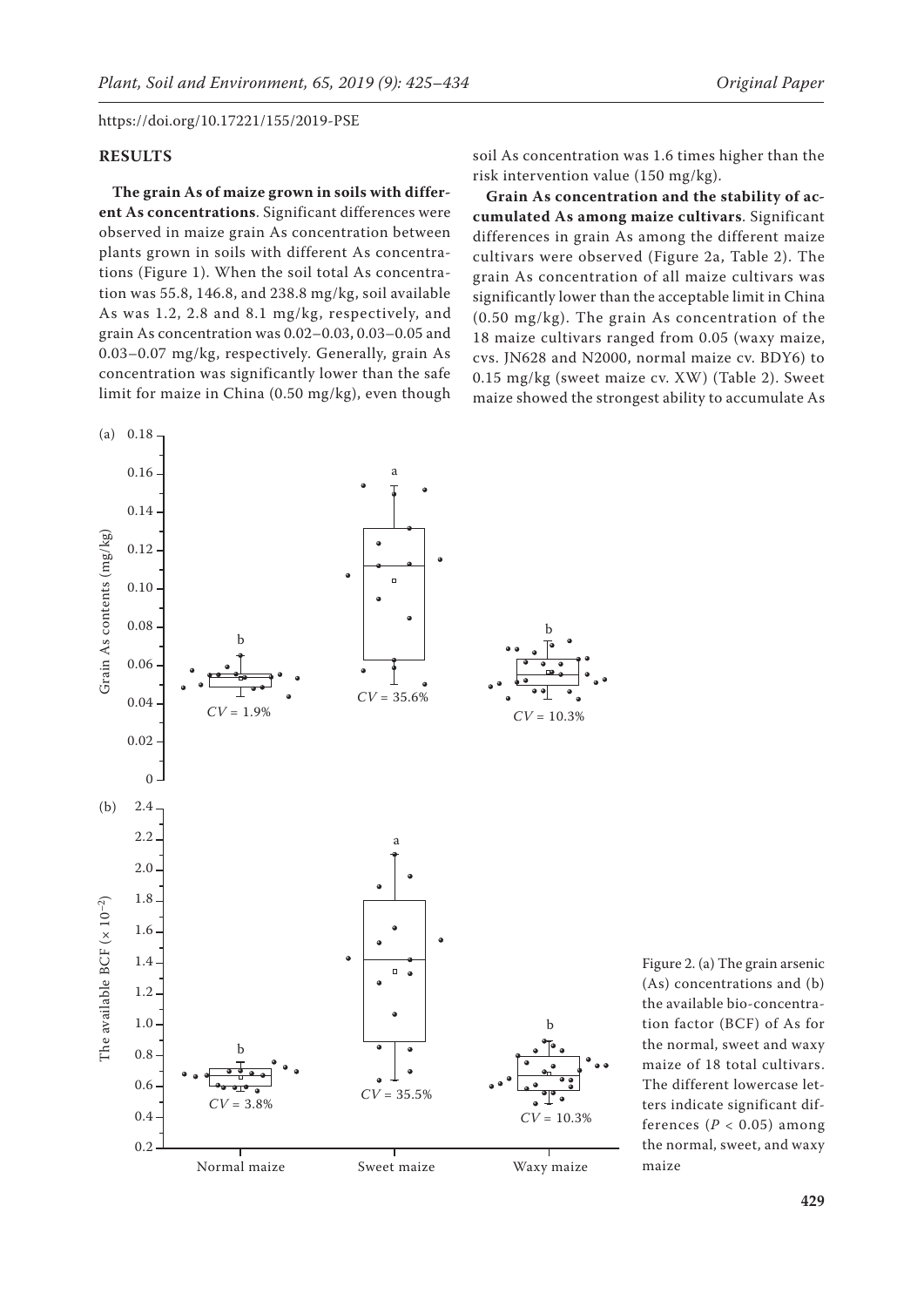with an average grain As of 0.10 mg/kg and aBCF of 0.013, relative to waxy (grain As =  $0.06$  mg/kg, aBCF = 0.007) and normal maize (grain  $As = 0.05$  mg/kg, aBCF = 0.007) (Figure 2). The coefficients of variation (*CV*) for grain As (35.6%) or aBCF levels (35.5%) of different sweet maize cultivars were the highest among all cultivars. Comparatively, the waxy and normal maize cultivars accumulated less grain As and had higher accumulated As stabilities. Additionally, it was found that, for each cultivar, grain yields in our experiment matched the average grain yields of local farmers: 8835 kg/ha (calculated based on maize production in a  $20 \text{ m}^2$  plot area) in normal maize, 7875 kg/ha in waxy maize and 7320 kg/ha in sweet maize.

**Arsenic transfer between different tissues in maize**. Significant differences in shoot and root As between maize cultivars were observed (Table 2). The normal maize cv. BDY6 had the highest shoot (3.5 mg/kg) and root As (25.1 mg/kg), while the sweet maize cv. SSMY had the lowest shoot (0.9 mg/kg) and root As (11.9 mg/kg). Comparatively, the As concentration in different maize tissues decreased in the order of root > shoot > grain. Root As concentration was typically 2.4–79.9 times higher than shoot As and 69.5–693.7 times higher than grain As. The As transfer coefficients decreased in the order of soil to root > root to shoot > shoot to grain > root to grain. Interestingly, the normal maize cv. BDY6 had simultaneously the lowest grain As and the highest root and shoot As.

## https://doi.org/10.17221/155/2019-PSE

Principal component analysis (PCA) was used to explore the contribution of As transfer among different maize tissues to grain As concentration (Figure 3). From PC1 (explaining 58.5% of total variance), the As transfer from shoot to grain (X1) and from root to grain  $(X2)$  contributed the most to grain As  $(Y)$ . From PC2 (explaining 22.8% of total variance), X2 and the As transfer from soil to root (X4) contributed the most to grain As (Y). The As transfer from root to shoot (X3) contributed less to grain As. Furthermore, a stepwise regression model,  $Y = 14.881 \times X2 +$ 0.026 × X3 – 0.052 was successfully fitted (*P* < 0.01,  $n = 54$ ), through which it could be easily observed that As compartmentalization in the roots and low transfer to the above ground parts of maize was the reason for low grain As.

**Arsenic accumulation in maize grain based on the outdoor investigations and literature analyses**. The grain As concentration observed in the outdoor investigation was significantly lower than the acceptable As limit in China (Figure 4). The soil total and available As concentration ranged between 16.1–377.5 and 0.02–8.45 mg/kg, respectively. The observed grain As ranged from 0.014–0.075 mg/kg, 2.8–15% of the upper acceptable limit for grain As. Further, the relationship between soil available As (X) and grain As (Y) was examined (Figure 4). The power function curve fitted according to the equation *Y* =  $0.0368X^{0.1569}$  ( $R^2$  =  $0.5577$ , *P* <  $0.01$ , *n* = 54) had a better fit than the linear curve  $(R^2 = 0.4761)$ .



Figure 3. Principal component analysis for the grain arsenic (As) concentrations (Y) of different maize cultivars and As transfer coefficients (X) among different parts of maize plant. X1 – transfer coefficient of As from maize shoot to grain; X2 – transfer coefficient of As from maize root to grain; X3 – transfer coefficient of As from maize root to shoot; X4 – transfer coefficient of As from soil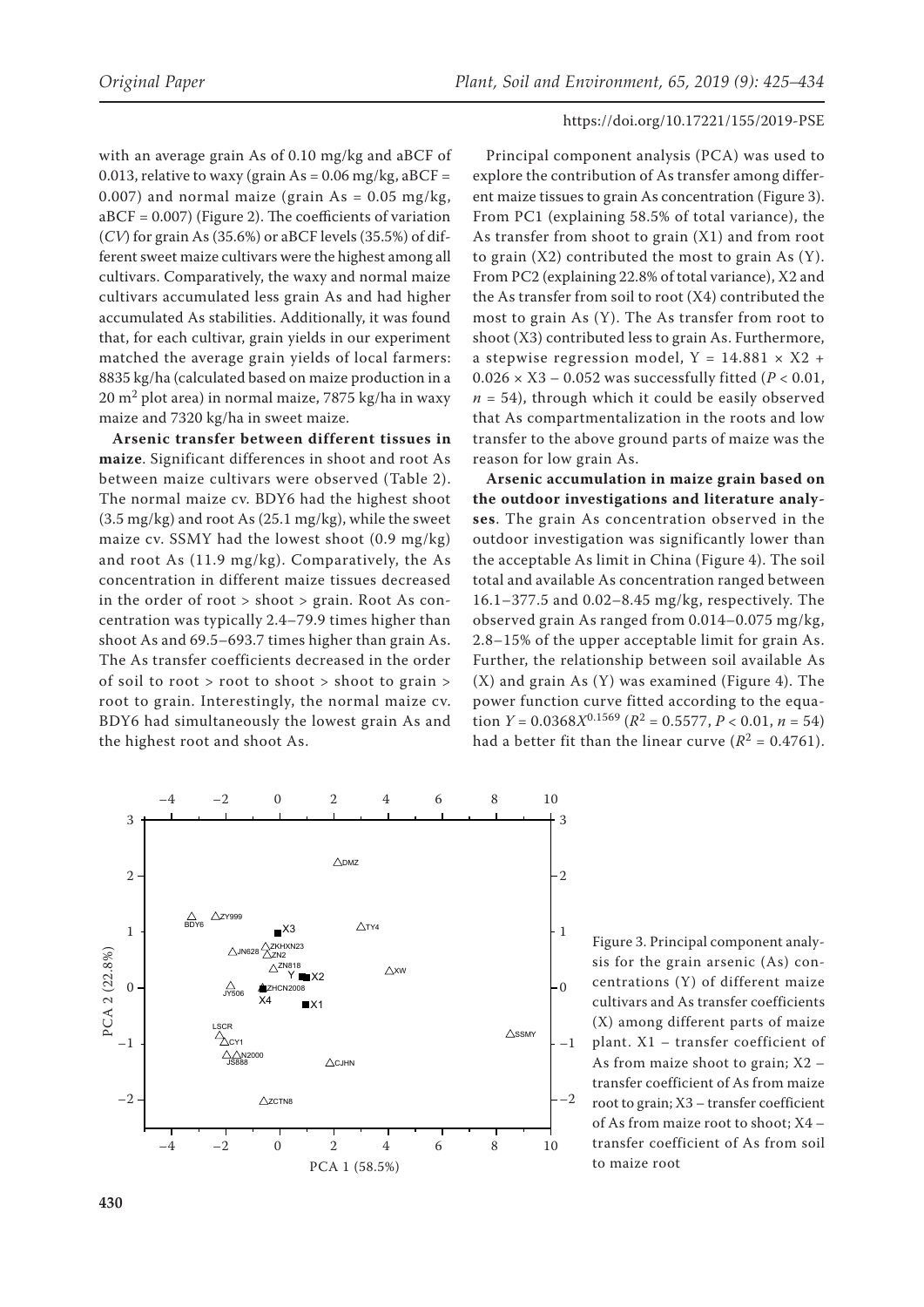



Figure 4. The regression model for fitting soil available arsenic (As) and the grain As of 54 maize plants sampled from the As-contaminated agricultural soils surrounding the Shimen realgar mining area of Hunan province, China

This indicated that the ability of maize grain to accumulate As reaches a maximum value regardless of further increases in available soil As.

Further, the 142 available samples for grain As were collected from the corresponding 34 reports from literature. The grain As concentrations of 140 samples fell into the range of 0.004–0.35 mg/kg (Figure 5), which were significantly lower than the acceptable limit in China. The grain As values of 141 samples were below the ac-

ceptable limit of As in maize in Australia (1.0 mg/kg), New Zealand (1.0 mg/kg), and the WHO limit (0.70 mg/kg). All grain As concentration was considerably lower than the limit in Switzerland (4.0 mg/kg).

# **DISCUSSION**

In this study, the pot and field experiments, outdoor investigations, and analyses of literature data indicated



Figure 5. The reported grain arsenic (As) concentrations of maize from literature. The 142 available values for grain As concentrations were collected from 34 published works (Chisholm 1972, William 1976, Cooperative Group of Agricultural Environment Background Value 1986, Li et al. 1989, Fang et al. 1991, Xiao et al. 1992, Wang et al. 1993, Wang 1993, Zhang and Dong 2001, Myung et al. 2002, Gulz et al. 2005, Liu et al. 2005, Li et al. 2008, Wang et al. 2008, Prabpai et al. 2009, Wang et al. 2009, Baig et al. 2010, Adomako et al. 2011, D'Angelo et al. 2012, Li et al. 2012, Neidhardt et al. 2012, Opaluwa et al. 2012, Jin et al. 2013, Yang et al. 2014, Rosas-Castor et al. 2014a,b, Du et al. 2015, 2016, Wen et al. 2016, Nannoni et al. 2016, Wu et al. 2016, Du et al. 2017, Qiu et al. 2017, Lu et al. 2017), of which As concentrations of 140 maize grains fell into the range of 0.004–0.35 mg/kg (Figure 4), significantly lower than the food and feed limit values for maize in China (0.50 and 2.0 mg/kg, respectively). Further comparison with the limit values for maize in Switzerland (4.0 mg/kg) (Rosas-Castor et al. 2014b), Australia (1.0 mg/kg), New Zealand (1.0 mg/kg) (Australia and New Zealand Food Standards Code 2015), and the WHO (0.70 mg/kg) (Zolfaghari et al. 2018), showed that maize has a great potential to substitute some crops prone to As uptake and to reduce As accumulation in edible parts of agricultural products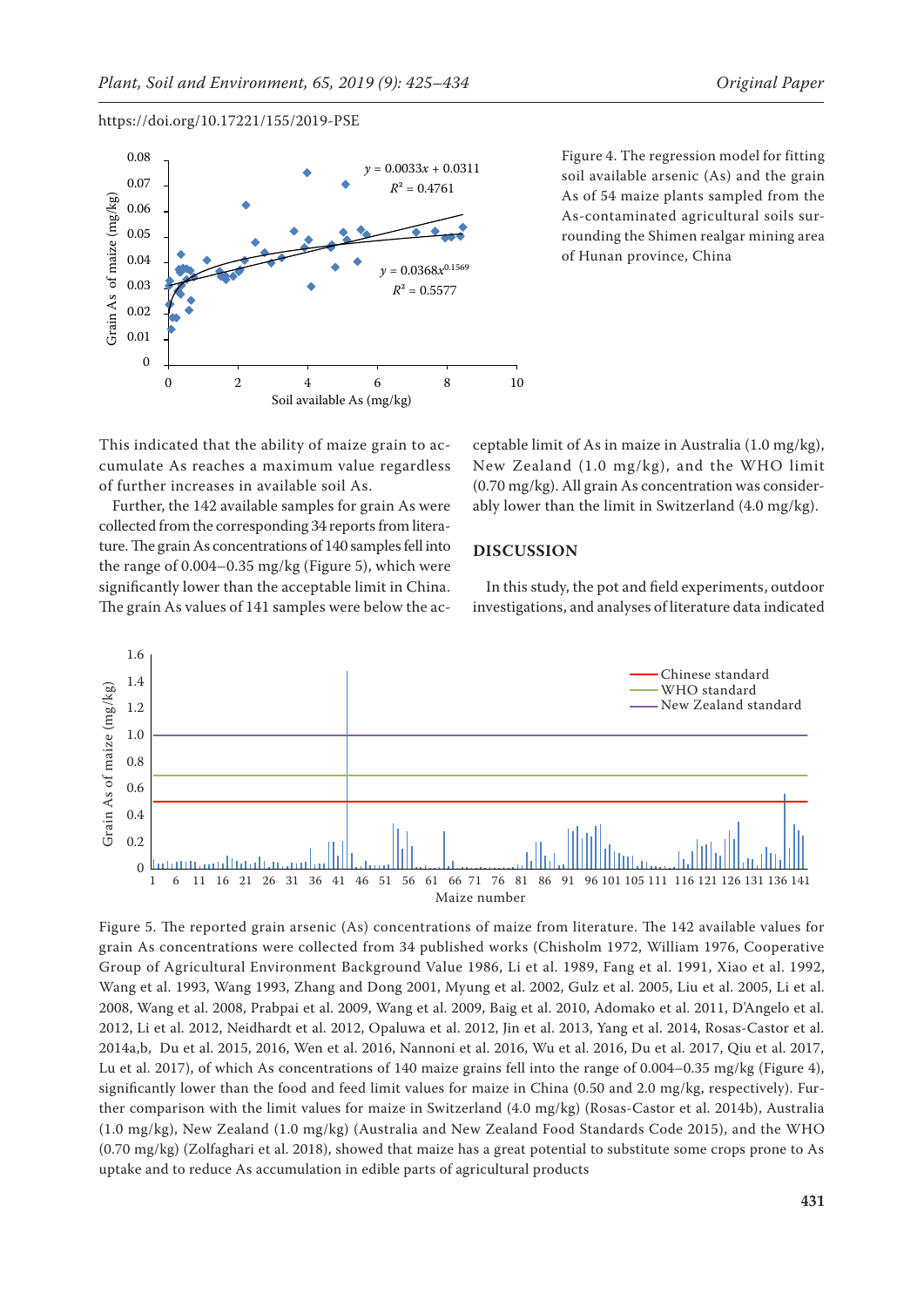that grain As of maize was far below the acceptable limit in China, and thus, maize could be recommended for planting in As-contaminated farmlands. In the study area, rice grain can accumulate inorganic As at the concentration of 0.09–0.57 mg/kg (grain water content < 13% of grain weight), while leaf vegetables commonly accumulate As at concentrations of 0.02–0.96 mg/kg fresh weight (data not published, the As limits for rice (water content < 13% of grain weight) and leaf vegetables (fresh weight) in China are 0.2 and 0.5 mg/kg, respectively). Comparatively, using maize as a substitute for rice or leaf vegetables in As-contaminated farmland can avoid the over-accumulation of As in the edible parts of the crop, ensuring As levels do not exceed dangerous levels. Furthermore, grain As varied among different maize cultivars. Sweet maize exhibited the highest As accumulation risk in its grain and low accumulated As stability among all its cultivars. The planting of normal and waxy maize prior to sweet maize in As-contaminated farmlands is strongly recommended.

Rosas-Castor et al*.* (2014b) also reported significant differences between the As transfer efficiencies of different maize tissues. Generally, As transfer coefficients for maize were in the order of soil to root > root to shoot > shoot to grain (Liu 2008). Maize root was regarded as the primary tissue for As accumulation (Ci et al. 2012). In this study, As compartmentalization by the root and low transfer to the above ground part of maize was regarded the main reason for low grain As. However, little information regarding the mechanism of As sequestration and upward transfer by maize root has been available until now. Maize immobilizes As in the root mainly by iron oxide plaques and thiol ligands, thereby preventing the upward migration of As in maize plants (Parsons et al. 2008). The first internode of the maize plants might greatly limit the upward migration of arsenic as its concentration in the first internodes underground was about 4.2-fold higher than that in the lower stalk (Ci et al*.* 2012).

Economic benefits should also be taken into consideration before and after implementing the substitution planting. Comparatively, maize cultivation is less economically beneficial than planting of other crops such as rice and vegetables, especially in the south of China. However, maize straw can be used as an energy source (Bani et al. 2019) or feed for livestock, which could compensate the losses resulting from substitution planting to some extent. Nevertheless, a new way to implement the coordination of agricul-

tural production and ensure soil remediation by As removal could be achieved by planting special maize cultivars such as cv. BDY6, which simultaneously had the lowest grain As and the highest root and shoot As. In the future, special economic compensatory measures should be implemented to incite the safe reuse of As-contaminated farmlands via alternative planting using maize.

# **Acknowledgement**

Authors appreciate the help of Ph.D. Shan Hong for arsenic concentration analysis in samples.

# **REFERENCES**

- Adomako E.E., Williams P.N., Deacon C., Meharg A.A. (2011): Inorganic arsenic and trace elements in Ghanaian grain staples. Environmental Pollution, 159: 2435–2442.
- Baig J.A., Kazi T.G., Shah A.Q., Arain M.B., Afridi H.I., Khan S., Kandhro G.A., Naeemullah, Soomro A.S. (2010): Evaluating the accumulation of arsenic in maize (*Zea mays* L.) plants from its growing media by cloud point extraction. Food and Chemical Toxicology, 48: 3051–3057.
- Bani P., Grecchi I., Ahmed S., Ficuciello V., Calamari L., Tabaglio V. (2019): Effects of defoliation on whole-plant maize characteristics as forage and energy crop. Grass and Forage Science, 74: 65–77.
- Chisholm D. (1972): Lead, arsenic, and copper content of crops grown on lead arsenate-treated and untreated soils. Canadian Journal of Plant Science, 52: 583–588.
- Ci X.K., Liu H.L., Hao Y.B., Zhang J.W., Liu P., Dong S.T. (2012): Arsenic distribution, species, and its effect on maize growth treated with arsenate. Journal of Integrative Agriculture, 11: 416–423.
- Cooperative Group of Agricultural Environment Background Value (1986): Environmental background values of harmful elements in main agricultural soils and grains of thirteen provinces (cities) in China. Journal of Agro-Environment Science, 1–11. (In Chinese)
- D'Angelo E., Zeigler G., Beck E.G., Grove J., Sikora F. (2012): Arsenic species in broiler (*Gallus gallus domesticus*) litter, soils, maize (*Zea mays* L.), and groundwater from litter-amended fields. Science of the Total Environment, 438: 286–292.
- Ding D., Li W.H., Song G.L., Qi H.Y., Liu J.B., Tang J.H. (2011): Identification of QTLs for arsenic accumulation in maize (*Zea mays* L.) using a RIL population. PLoS One, 6: e25646.
- Du C.Y., Duan Z.Y., Zeng M., Yu X.F., Cheng Z.Q., Chen J., Xiao Z.H., Lei M., Qiu X.L., Wang T. (2015): Effects of different combined amendments on cadmium, arsenic and lead absorption of maize under field conditions. Ecology and Environmental Sciences, 24: 1731–1738. (In Chinese)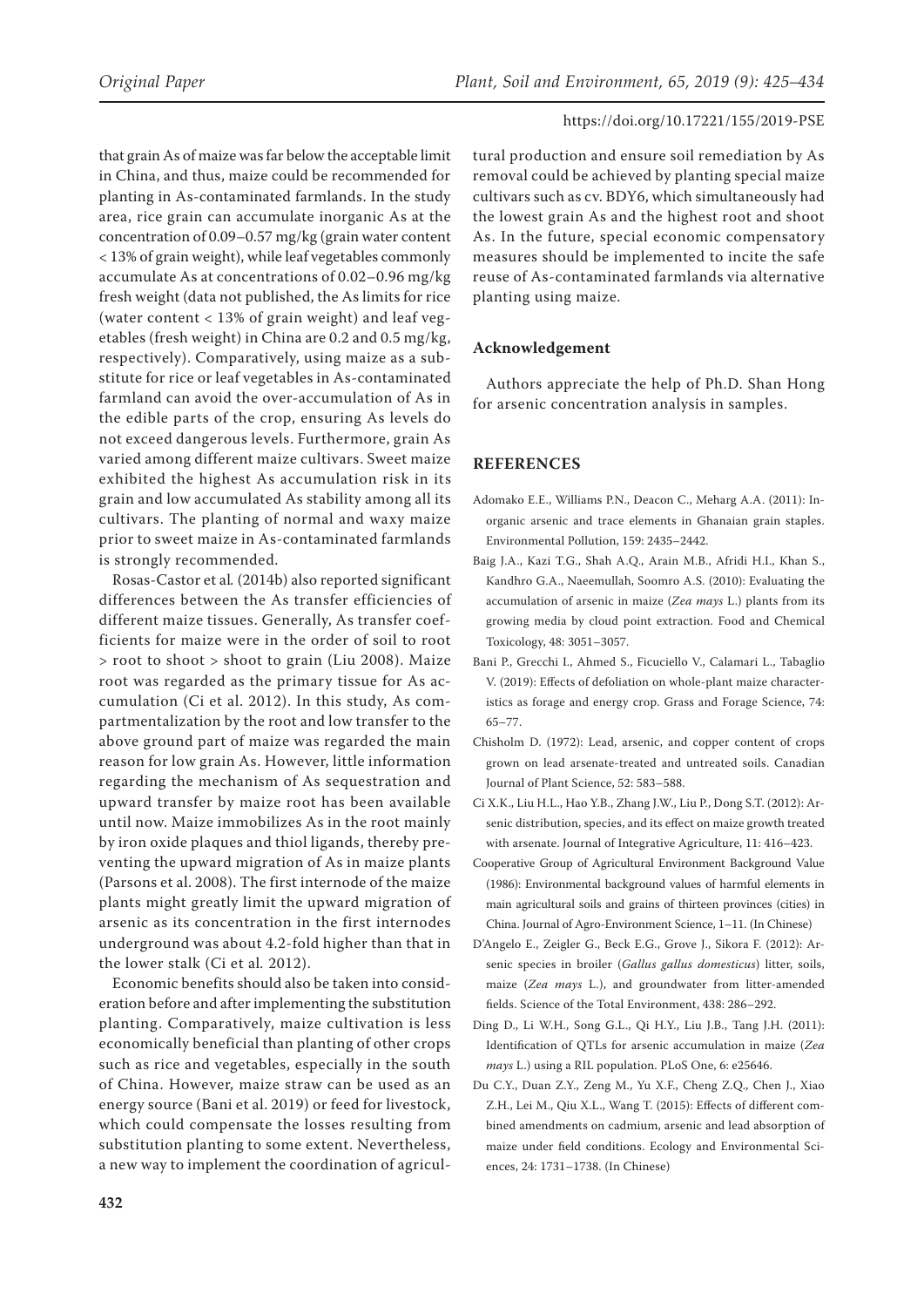- Du C.Y., Mu L., Wang H.H., Yan T.T., Cheng Z.Q., Zeng M., Duan Z.Y., Lei M., Luo H.M. (2016): Effects of different amendments on growth and Pb, Cd, As, Zn uptake by *Zea mays*. Journal of Agro-Environment Science, 35: 1515–1522. (In Chinese)
- Du C.Y., Zhang N.M., Lei B.K., Chen A.Q., Mao Y.T., Hu W.L., Fu B., Yuan Z.X., Chen J. (2017): Selection of varieties of *Zea mays* with low accumulation of heavy metals of arsenic, lead and cadmium. Southwest China Journal of Agricultural Sciences, 30: 5–10. (In Chinese)
- Fang S.Z., Xie L.Q., Zhang W.Q., Zhang X., Li X.M. (1991): Study on background values of nine elements in main agricultural soils and grain crops in Shandong cinnamon soil region. Shandong Agricultural Science, 1: 24–27. (In Chinese)
- Fu Z.J., Li W.H., Xing X.L., Xu M.M., Liu X.Y., Li H.C., Xue Y.D., Liu Z.H., Tang J.H. (2016): Genetic analysis of arsenic accumulation in maize using QTL mapping. Scientific Reports, 6: 21292.
- Gulz P.A., Gupta S.-K., Schulin R. (2005): Arsenic accumulation of common plants from contaminated soils. Plant and Soil, 272: 337–347.
- Jankong P., Visoottiviseth P., Khokiattiwong S. (2007): Enhanced phytoremediation of arsenic contaminated land. Chemosphere, 68: 1906–1912.
- Jin M., Zhang X.Y., Xie T., Lv J.J., Qiu Y. (2013): Assessment of heavy metal contamination of corn from Dachang mining area in Guangxi. Journal of Anhui Agricultural Science, 41: 2225–2226. (In Chinese)
- Liu H., Probst A., Liao B. (2005): Metal contamination of soils and crops affected by the Chenzhou lead/zinc mine spill (Hunan, China). The Science of the Total Environment, 339: 153–166.
- Li H.J., Luo K.L., Wu X.Z., Bi S.G., Li W., Li Y.G., Chen Z.S., Zhou G.L. (2008): Arsenic, selenium pollution in capsicum and corn roasted by coal-combustion in Zhaotong fluorosis areas and the cumulation in human hair. Journal of Environment and Health, 583–586. (In Chinese)
- Liu H.L. (2008): Physiological and Ecological Responses of Maize to Arsenic Pollution. Shandong Sheng, Shandong Agricultural University. (In Chinese)
- Li L., Luo K.L., Liu Y.L., Xu Y.X. (2012): The pollution control of fluorine and arsenic in roasted corn in 'coal-burning' fluorosis area Yunnan, China. Journal of Hazardous Materials, 229–230: 57–65.
- Li Y.J., Wang D.Z., Ning A.R., Zhan X.H. (1989): The background values and distribution of As and Cr in main grains in Shaanxi area. Journal of Agro-Environment Science, 13–16: 49. (In Chinese)
- Liebhardt W.C. (1976): The arsenic content of corn grain grown on a coastal plain soil amended with poultry manure. Communications in Soil Science and Plant Analysis, 7: 169–174.
- Liu W.T., Zhou Q.X., Sun Y.B., Liu R. (2009): Identification of Chinese cabbage genotypes with low cadmium accumulation for food safety. Environmental Pollution, 157: 1961–1967.
- Liu Z.H., Li W.H., Qi H.Y., Song G.L., Ding D., Fu Z.Y., Liu J.B., Tang J.H. (2012): Arsenic accumulation and distribution in the tissues of inbred lines in maize (*Zea mays* L.). Genetic Resources and Crop Evolution, 59: 1705–1711.
- Lu S.F., Zhang Y.X., Yu Y.Y., Zhong X.M., Tian M.L., Huang Y.F., Song B. (2017): Characteristics of heavy metal accumulation in soil-corn system contents and their health risks in Nandan, Guangxi. Journal of Ecology and Rural Environment, 33: 706– 714. (In Chinese)
- Mallick S., Sinam G., Sinha S. (2011): Study on arsenate tolerant and sensitive cultivars of *Zea mays* L.: Differential detoxification mechanism and effect on nutrients status. Ecotoxicology and Environmental Safety, 74: 1316–1324.
- Jung M.C., Thornton I., Chon H.T. (2002): Arsenic, Sb and Bi contamination of soils, plants, waters and sediments in the vicinity of the Dalsung Cu-W mine in Korea. The Science of the Total Environment, 295: 81–89.
- Nannoni F., Rossi S., Protano G. (2016): Potentially toxic element contamination in soil and accumulation in maize plants in a smelter area in Kosovo. Environmental Science and Pollution Research International, 23: 11937–11946.
- Neidhardt H., Norra S., Tang X., Guo H., Stüben D. (2012): Impact of irrigation with high arsenic burdened groundwater on the soil-plant system: Results from a case study in the Inner Mongolia, China. Environmental Pollution, 163: 8–13.
- Opaluwa O.D., Aremu M.O., Ogbo L.O., Abiola K.A., Odiba I.E., Abubakar M.M., Nweze N.O. (2012): Heavy metal concentrations in soils, plant leaves and crops grown around dump sites in Lafia Metropolis, Nasarawa State, Nigeria. Advances in Applied Science Research, 3: 780–784.
- Parsons J.G., Martinez-Martinez A., Peralta-Videa J.R., Gardea-Torresdey J.L. (2008): Speciation and uptake of arsenic accumulated by corn seedlings using XAS and DRC-ICP-MS. Chemosphere, 70: 2076–2083.
- Prabpai S., Charerntanyarak L., Siri B., Moore M.R., Noller B.N. (2009): Effects of residues from municipal solid waste landfill on corn yield and heavy metal content. Waste Management, 29: 2316–2320.
- Qiu D., Du R.P., Meng D.K., Gu M.H., He B., Wei Y.Y., Wang X.L. (2017): Effect of maize (*Pteris vittata* L.) intercropping on remediation of As-contaminated farmland soil. Journal of Agro-Environment Science, 36: 101–107. (In Chinese)
- Queirolo F., Stegen S., Restovic M., Paz M., Ostapczuk P., Schwuger M.J., Muñoz L. (2000): Total arsenic, lead, and cadmium levels in vegetables cultivated at the Andean villages of northern Chile. The Science of the Total Environment, 255: 75–84.
- Requejo R., Tena M. (2012): Influence of glutathione chemical effectors in the response of maize to arsenic exposure. Journal of Plant Physiology, 169: 649–656.
- Requejo R., Tena M. (2014): Intra-specific variability in the response of maize to arsenic exposure. Environmental Science and Pollution Research, 21: 10574–10582.